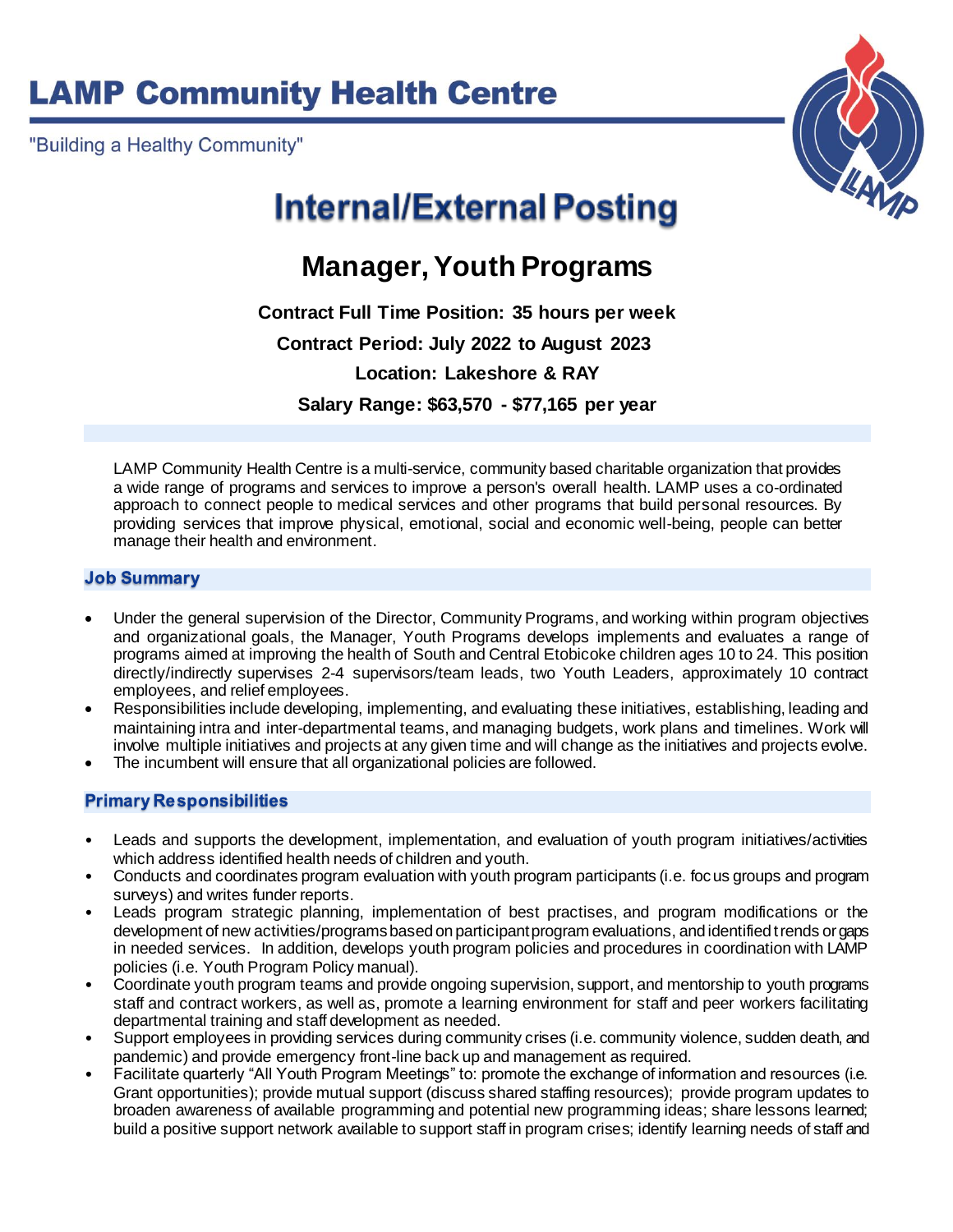provide training; create youth program policies and procedures; discuss and identify community trends; and to share best practises in working with youth and communities.

- Utilizes appropriate methods for interacting effectively and professionally with persons of all ages and from diverse cultural, socioeconomic, educational, racial, and ethnic, sexual orientations, lifestyles and physical abilities.
- Establish, lead, and maintain internal and external partnerships (i.e. partner agencies, funders, and community members).
- Problem solve and facilitate conflict resolution within programs, between programs and the external community, as well as, regarding significant community issues that affect the general health of participants.
- Conduct risk assessments in consultation with employees, LAMP management, and community partners during occasional community crises that might impact the safety of employees and participants, in addition to, take decisive action to maintain employee and participant safety.
- Facilitates the development, and working collaboratively, to prepare grant proposals for funding from external resources up to \$100,000 per year to maintain youth program budgets.
- Manage program budgets (i.e. financial plan for \$500,000 in total) and efficient use of resources.
- Advocate for youth efforts that focus on improving the health and well-being of youth, removing barriers, and engaging in advocacy with other GTA groups.
- Initiate, engage, support and/or lead community development/social action projects that build the capacities of youth in the community to take action on health concerns or social justice issues.
- Support/maintain/obtain program spaces and develop facility/space partnerships
- Creates and monitors program work plans and budgets, in consultation with stakeholders (i.e. participants, funders, and staff) and is accountable for the application of LAMP and funder expectations in youth program.
- Supports community development/social action projects that build the capacities of youth in the community to take action on health concerns or social justice issues.
- Establish links and partnerships with community resources, supporting and encouraging them to
- Create, update, maintain, and revise Youth Program registration forms, statistics templates, specific financial forms for grant expenditure tracking (i.e. honourium forms) and other administrative forms/templates as required annually.
- Collect all youth program statistics over the year and ensure statistics are entered into the mandatory database monthly.
- Performs other duties as assigned consistent with job classification.

### **Required Qualifications**

- Degree in Health or Social Science discipline or significant equivalent experience.
- Three (3) years' Leadership and Supervisory Experience.
- Three (3) years' experience in Planning, Implementing, and Evaluating community-based programs for diverse youth
- Three (3) years' experience in Grant Writing, Budgeting, Financial, and Resource Management
- Excellent Conflict Resolution, Risk Management, Crisis Intervention, Facilitation, Grant/Report Writing, Presentation, and Data Analysis Skills.
- Knowledge of determinants of Health, Anti-Oppression, Health Promotion, and Harm Reduction Frameworks.
- Progressive experience in community development and community-based program management, especially in child and youth services.

### **Proficiency in the Following Computer Skills**

- Word, Excel, Power Point, Outlook & Adobe
- Demonstrates ability to use and create new spreadsheets, statistics templates, and reports, and engage in internet research to find supporting evidence (i.e. best practises) for grant applications.
- On-Line Grant Applications, Reports, and Funder Databases
- Social Media and Basic Web-Page Updates
- Solid working knowledge and ability to navigate a PC windows environment, including shared drives.
- Ability to learn new software quickly and willingness to continuously develop technology skills.